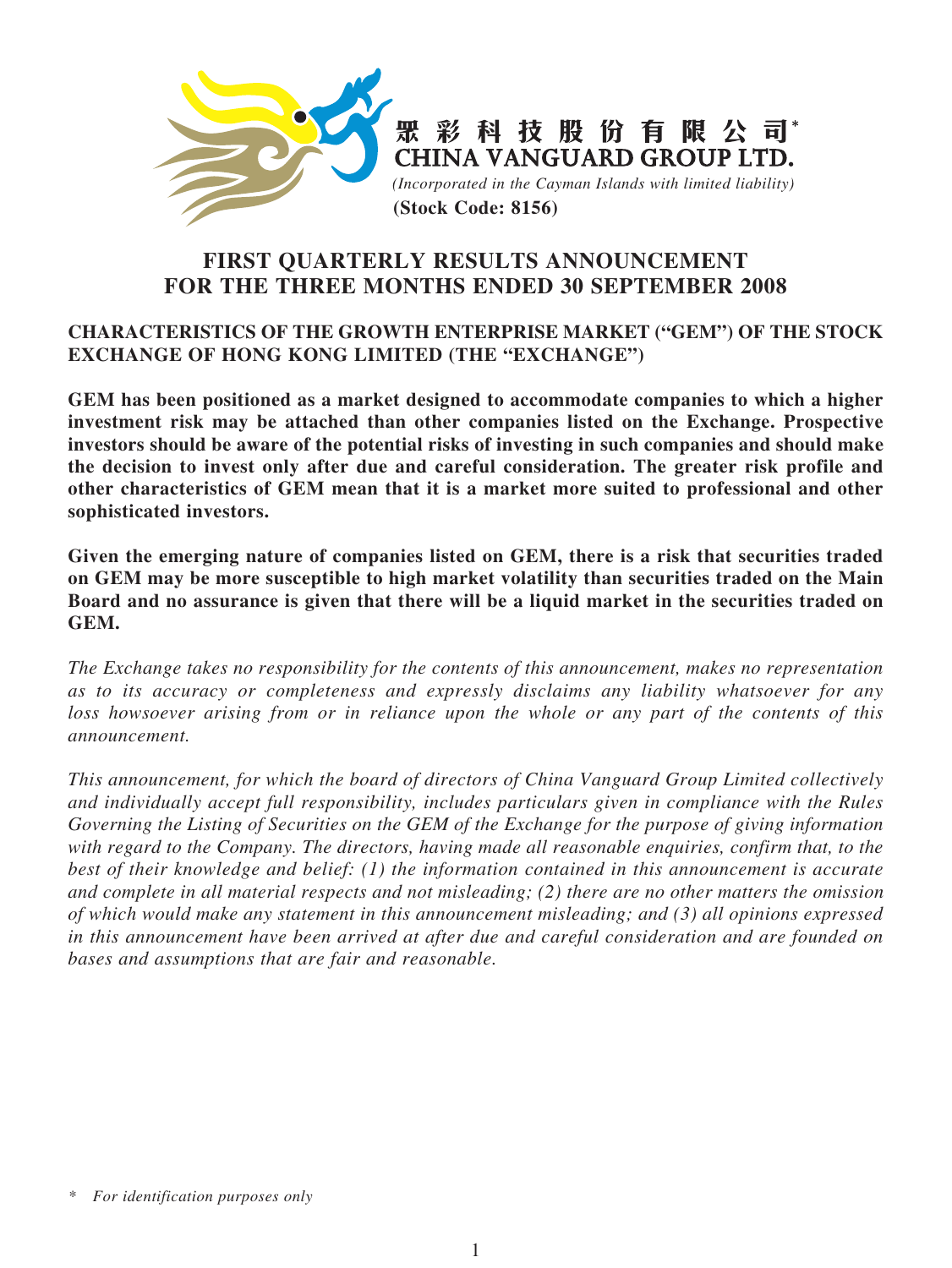The board of directors (the "Board") of China Vanguard Group Limited (the "Company") announces that the unaudited consolidated results of the Company and its subsidiaries (together the "Group") for the three months ended 30 September 2008, together with the comparative unaudited figures for the corresponding period in 2007, are as follows:

|                                                                         |                | (Unaudited)<br><b>Three months ended</b> |           |  |  |
|-------------------------------------------------------------------------|----------------|------------------------------------------|-----------|--|--|
|                                                                         |                | <b>30 September</b>                      |           |  |  |
|                                                                         |                | 2008                                     | 2007      |  |  |
|                                                                         | <b>Notes</b>   | <b>HK\$'000</b>                          | HK\$'000  |  |  |
| Revenue                                                                 | $\overline{2}$ | 52,282                                   | 41,083    |  |  |
| Cost of sales                                                           |                | (39, 530)                                | (28, 536) |  |  |
| Gross profit                                                            |                | 12,752                                   | 12,547    |  |  |
| Other revenue                                                           |                | 1,730                                    | 451       |  |  |
| Selling and distribution costs                                          |                | (5,741)                                  | (3,171)   |  |  |
| Administrative expenses                                                 |                | (19, 114)                                | (19, 565) |  |  |
| Gain on disposal of a subsidiary<br>held by a jointly controlled entity |                | 1,163                                    |           |  |  |
| Loss from operations                                                    |                | (9,210)                                  | (9,738)   |  |  |
| Finance costs                                                           |                | (16,375)                                 | (7, 849)  |  |  |
| Loss before income tax                                                  |                | (25, 585)                                | (17, 587) |  |  |
| Income tax expenses                                                     | $\mathfrak{Z}$ | (134)                                    | (816)     |  |  |
| Loss for the period                                                     |                | (25, 719)                                | (18, 403) |  |  |
| Attributable to:                                                        |                |                                          |           |  |  |
| Equity holders of the Company                                           |                | (26, 369)                                | (19, 449) |  |  |
| Minority interests                                                      |                | 650                                      | 1,046     |  |  |
|                                                                         |                | (25, 719)                                | (18, 403) |  |  |
| Loss per share                                                          | 5              |                                          |           |  |  |
| Basic (cents)                                                           |                | (0.82)                                   | (2.08)    |  |  |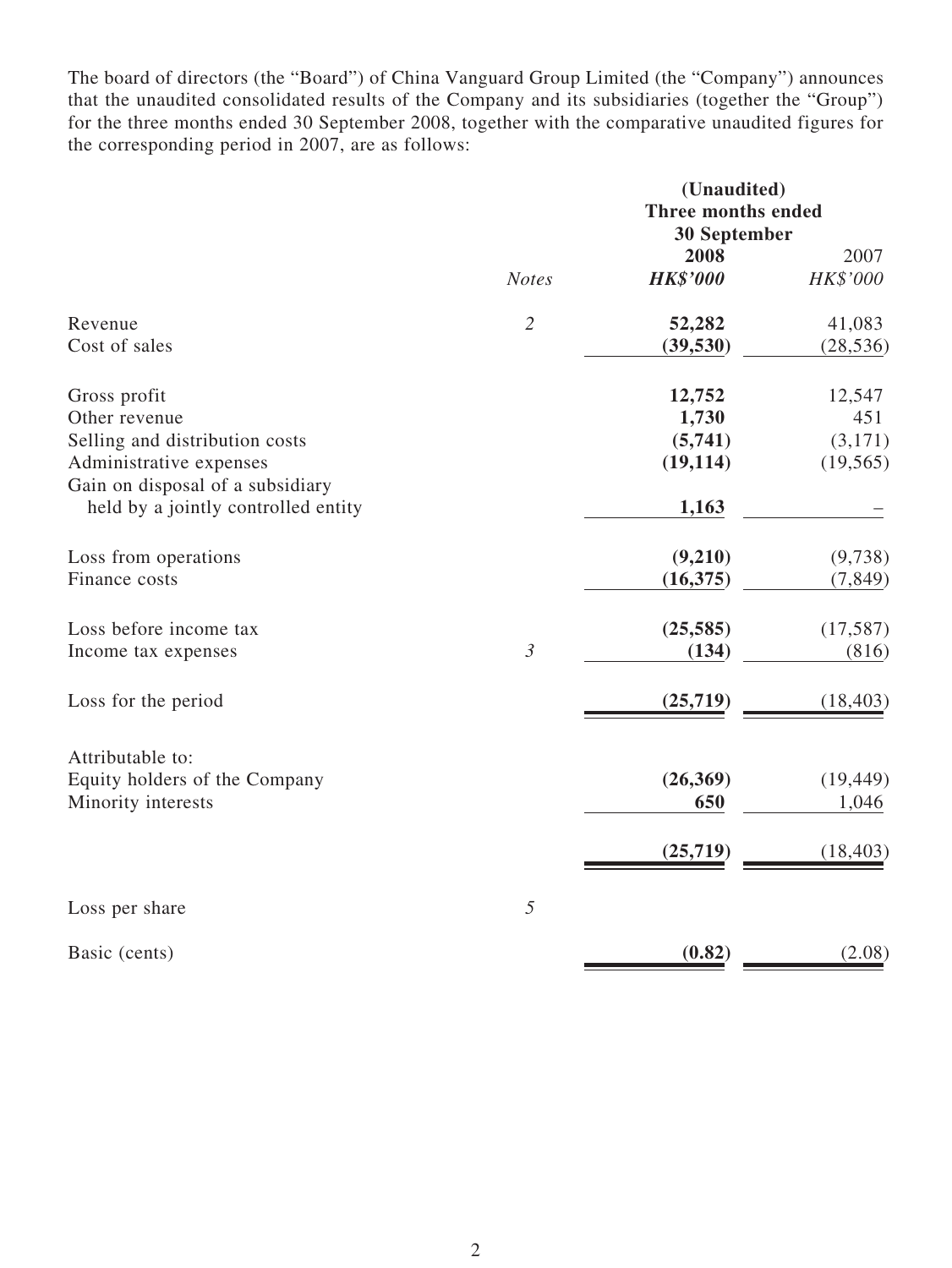#### *Notes:*

#### **1. BASIS OF PREPARATION AND ACCOUNTING POLICIES**

The unaudited consolidated results have been prepared in accordance with accounting principles generally accepted in Hong Kong which include Hong Kong Financial Reporting Standards, Hong Kong Accounting Standards and Interpretations issued by the Hong Kong Institute of Certified Public Accountants and the disclosure requirements of the Rules Governing the Listing of Securities on the Growth Enterprises Market of the Stock Exchange of Hong Kong.

The unaudited consolidated results have been prepared under the historical cost convention, except for certain financial instruments which are measured at fair values.

The accounting policies and methods of computation used in the preparation of these unaudited consolidated results are consistent with those applied in the annual financial statements for the year ended 30 June 2008.

#### **2. REVENUE**

The principal activities of the Group are (i) the distribution of natural supplementary products, (ii) provision of lottery-related hardware and software systems, (iii) distribution of edible oil, (iv) holding profit sharing right of oil field, (v) sales of gas and gas appliances, provision of gas transportation services and installation services for gas connection and (vi) provision of Karaoke CMS services.

Revenue represents invoiced value of sales, net of returns, discounts allowed or sales taxes where applicable.

#### **3. INCOME TAX EXPENSES**

No provision for Hong Kong profits tax has been made as the Group did not have any assessable profits arising in Hong Kong during the period (2007: Nil).

Taxation arising in other jurisdictions is calculated at the rates prevailing in the respective jurisdictions.

#### **4. DIVIDEND**

The Board does not recommend the payment of any dividend for the three months ended 30 September 2008 (2007: Nil).

#### **5. LOSS PER SHARE**

The calculation of the basic loss per share attributable to the ordinary equity holders of the Company is based on the following data:

#### **Loss**

|                                               | (Unaudited)<br>Three months ended<br>30 September |           |
|-----------------------------------------------|---------------------------------------------------|-----------|
|                                               | 2008                                              | 2007      |
|                                               | <b>HK\$'000</b>                                   | HK\$'000  |
| Loss for the purposes of basic loss per share | (26,369)                                          | (19, 449) |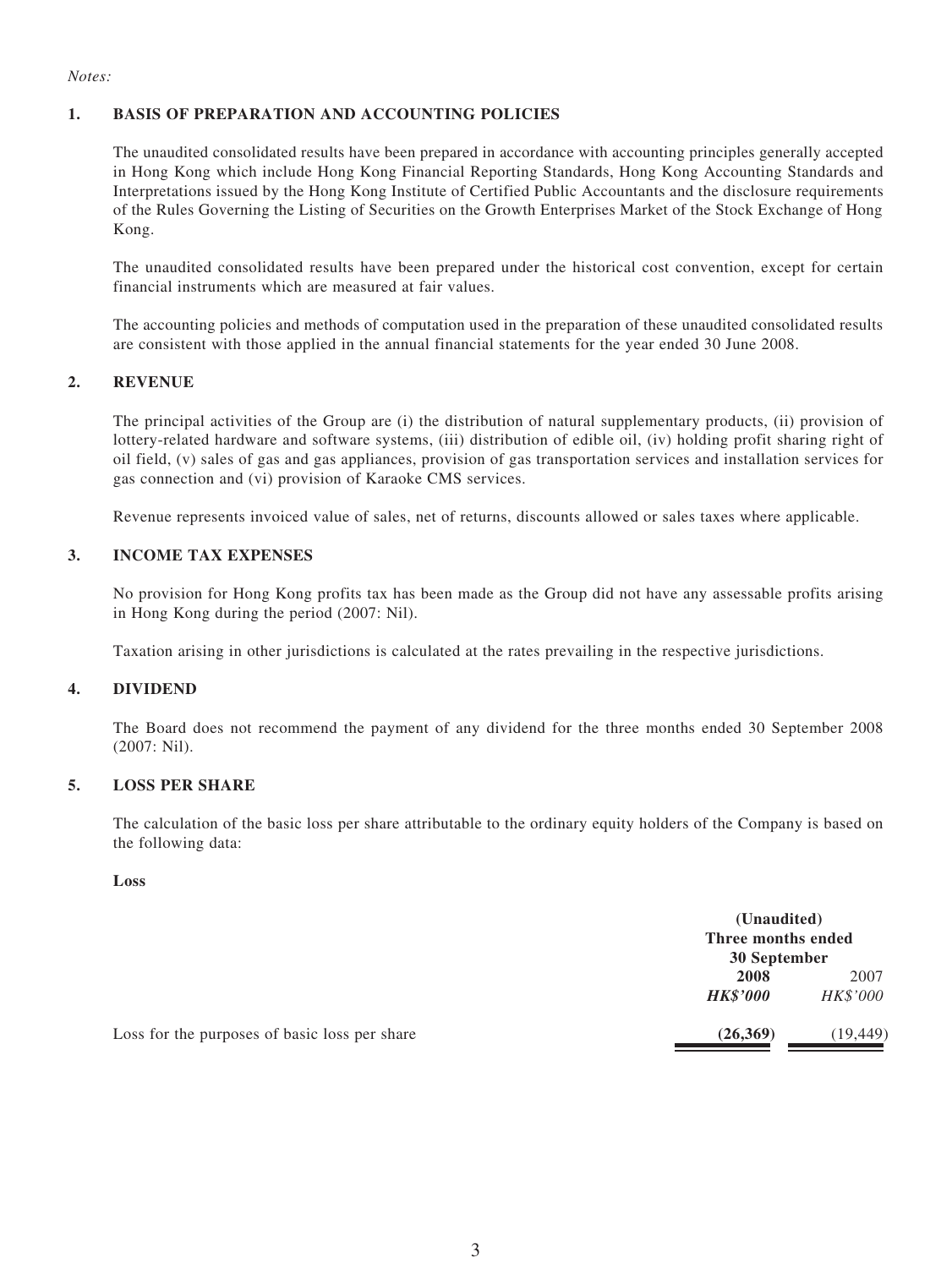|                                                                                        | (Unaudited)<br>Three months ended<br>30 September |               |
|----------------------------------------------------------------------------------------|---------------------------------------------------|---------------|
|                                                                                        | 2008<br>'000                                      | 2007<br>'000' |
| Weighted average number of ordinary shares for<br>the purposes of basic loss per share | 3, 235, 153                                       | 936.601       |

No diluted loss per share has been presented in both periods, as the outstanding share options, warrants and convertible bonds of the Company are anti-dilutive since their exercise or concession would result in a decrease in loss per share.

#### **6. MOVEMENT OF RESERVES**

| (Unaudited)                                | (Unaudited)                                                    | (Unaudited)                                           | (Unaudited)                               |                                                                                                                               |                                                                                                         | (Unaudited)                                                                              |                                                                        | (Unaudited)                                          | (Unaudited)                                                                                                                                     |
|--------------------------------------------|----------------------------------------------------------------|-------------------------------------------------------|-------------------------------------------|-------------------------------------------------------------------------------------------------------------------------------|---------------------------------------------------------------------------------------------------------|------------------------------------------------------------------------------------------|------------------------------------------------------------------------|------------------------------------------------------|-------------------------------------------------------------------------------------------------------------------------------------------------|
| <b>Share</b><br>premium<br><b>HK\$'000</b> | Convertible<br>bonds<br>reserve<br><b>HK\$'000</b>             | Capital<br>reserve<br><b>HK\$'000</b>                 | Share-based<br>reserve<br><b>HK\$'000</b> |                                                                                                                               |                                                                                                         | <b>Translation</b><br><b>HK\$'000</b>                                                    |                                                                        | Accumulated<br>losses<br><b>HK\$'000</b>             | Total<br><b>HK\$'000</b>                                                                                                                        |
| 2,166,728                                  | 10,712                                                         |                                                       | 35,572                                    |                                                                                                                               |                                                                                                         | 35,095                                                                                   |                                                                        | (44, 116)                                            | 2,215,272                                                                                                                                       |
|                                            |                                                                |                                                       |                                           |                                                                                                                               |                                                                                                         | 2,178                                                                                    |                                                                        |                                                      | 2,178                                                                                                                                           |
|                                            |                                                                |                                                       |                                           |                                                                                                                               |                                                                                                         |                                                                                          |                                                                        |                                                      | (2, 409)                                                                                                                                        |
|                                            |                                                                |                                                       |                                           |                                                                                                                               |                                                                                                         |                                                                                          |                                                                        |                                                      | 4                                                                                                                                               |
|                                            |                                                                |                                                       |                                           |                                                                                                                               |                                                                                                         |                                                                                          |                                                                        |                                                      | (26, 369)                                                                                                                                       |
| 2,164,323                                  | 10,712                                                         | 45                                                    | 35,572                                    |                                                                                                                               |                                                                                                         | 37,273                                                                                   |                                                                        | (70, 530)                                            | 2,188,676                                                                                                                                       |
| (Unaudited)                                | (Unaudited)                                                    |                                                       |                                           |                                                                                                                               |                                                                                                         |                                                                                          |                                                                        | (Unaudited)                                          | (Unaudited)                                                                                                                                     |
|                                            |                                                                |                                                       |                                           |                                                                                                                               |                                                                                                         |                                                                                          |                                                                        |                                                      |                                                                                                                                                 |
|                                            |                                                                |                                                       |                                           |                                                                                                                               |                                                                                                         |                                                                                          |                                                                        |                                                      |                                                                                                                                                 |
|                                            |                                                                |                                                       |                                           |                                                                                                                               |                                                                                                         |                                                                                          |                                                                        |                                                      | Total                                                                                                                                           |
|                                            |                                                                |                                                       |                                           |                                                                                                                               |                                                                                                         |                                                                                          |                                                                        |                                                      | HK\$'000                                                                                                                                        |
| 286,884                                    | 10,712                                                         |                                                       |                                           |                                                                                                                               |                                                                                                         | 8,136                                                                                    | (1)                                                                    | (47, 713)                                            | 416,336                                                                                                                                         |
|                                            |                                                                |                                                       |                                           |                                                                                                                               |                                                                                                         |                                                                                          |                                                                        |                                                      |                                                                                                                                                 |
|                                            |                                                                |                                                       |                                           |                                                                                                                               |                                                                                                         | 2,243                                                                                    |                                                                        |                                                      | 2,243                                                                                                                                           |
|                                            |                                                                |                                                       |                                           |                                                                                                                               |                                                                                                         |                                                                                          |                                                                        |                                                      |                                                                                                                                                 |
|                                            |                                                                |                                                       |                                           |                                                                                                                               |                                                                                                         |                                                                                          |                                                                        |                                                      | 8,322                                                                                                                                           |
|                                            |                                                                |                                                       |                                           |                                                                                                                               |                                                                                                         |                                                                                          |                                                                        |                                                      | 488                                                                                                                                             |
|                                            |                                                                |                                                       |                                           |                                                                                                                               |                                                                                                         |                                                                                          |                                                                        | (19, 449)                                            | (19, 449)                                                                                                                                       |
|                                            |                                                                |                                                       |                                           |                                                                                                                               |                                                                                                         |                                                                                          |                                                                        |                                                      | 407,940                                                                                                                                         |
|                                            | (2,409)<br>4<br>Share<br>Premium<br>HK\$'000<br>488<br>287,372 | Convertible<br>bonds<br>reserve<br>HK\$'000<br>10,712 | redemption<br>45<br>$\overline{a}$        | Employee<br>compensation<br>(Unaudited)<br>Employee<br>Share-based<br>compensation<br>reserve<br>HK\$'000<br>35,572<br>35,572 | (Unaudited)<br>Share<br>options<br>reserve<br>HK\$'000<br>122,746<br>8,322<br>$\overline{a}$<br>131,068 | (Unaudited)<br><b>Share</b><br>options<br>reserve<br><b>HK\$'000</b><br>11,282<br>11,282 | reserve<br>(Unaudited)<br>Translation<br>reserve<br>HK\$'000<br>10,379 | (Unaudited)<br>Special<br>reserve<br>HK\$'000<br>(1) | (Unaudited)<br><b>Special</b><br>reserve<br><b>HK\$'000</b><br>(1)<br>(45)<br>(26,369)<br>(1)<br>Accumulated<br>losses<br>HK\$'000<br>(67, 162) |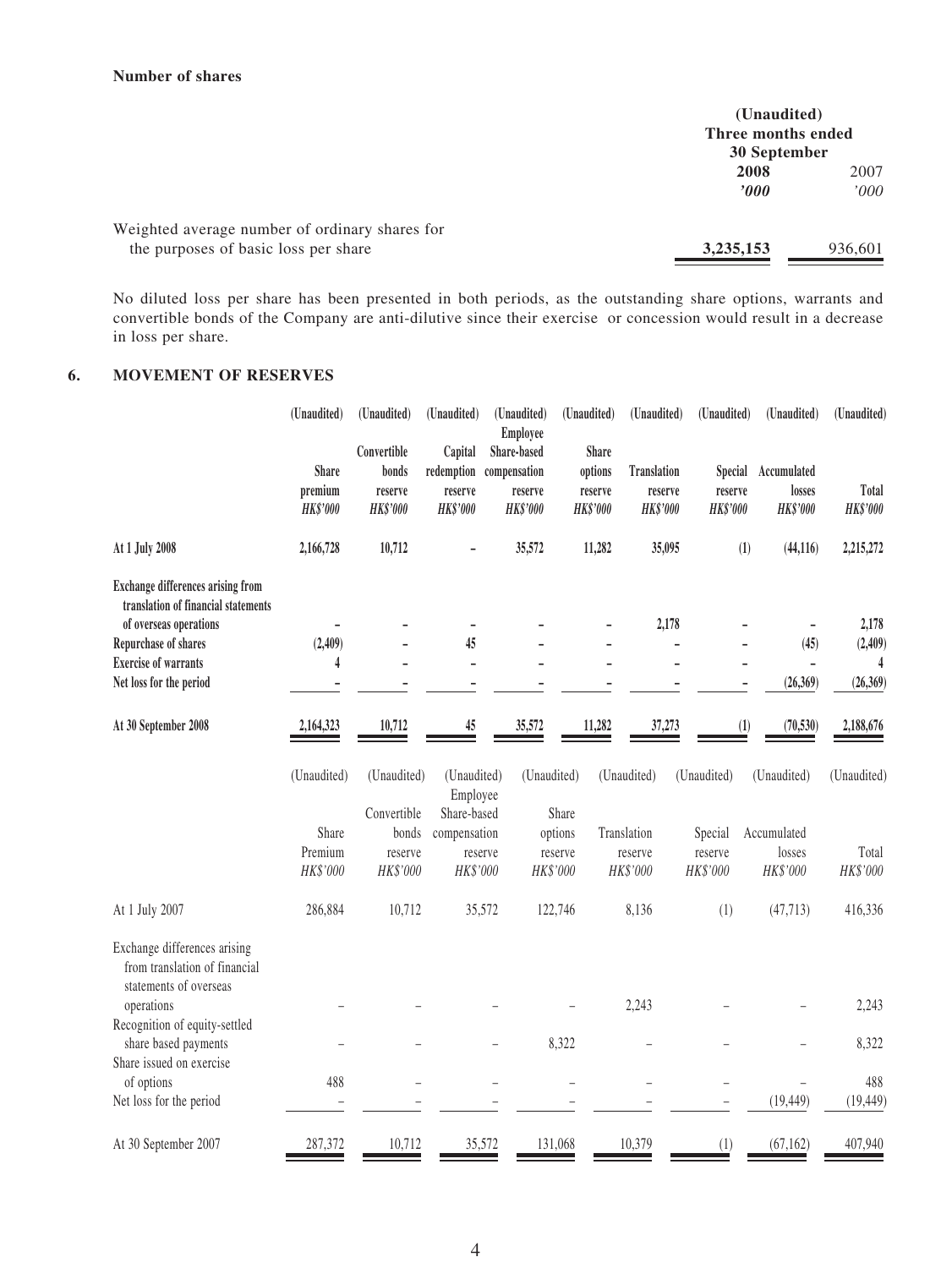### **7. EVENT AFTER THE BALANCE SHEET DATE**

Subsequent to the balance sheet date, on 23 October 2008, the Company's non-wholly owned subsidiary Aptus Holdings Limited ("Aptus"), the Trustee and the Security Trustee entered into the Amendment Deed, pursuant to which, the first Put Option Date of the convertible bonds issued by Aptus was amended from 21 November 2008 to 21 February 2009. Further details of the Amendment Deed are referred to the joint announcement made by the Company and Aptus dated 23 October 2008.

### **MANAGEMENT DISCUSSION AND ANALYSIS**

### **Background**

The Group is engaged in (1) lottery-related businesses in the PRC via our subsidiary Shenzhen Bozone IT Co., Ltd. ("Bozone"); (2) the oil and gas-related businesses in the PRC via an indirect non-wholly owned subsidiary listed on GEM, Aptus Holdings Limited ("Aptus"); and (3) technology platforms for intellectual property ("IP") protection and value-added services ("VAS") in the entertainment sector in the PRC via Grand Promise International Limited ("Grand Promise").

### **A major initiative undertaken in last fiscal year**

The Group completed the acquisition of Grand Promise in the last quarter of the previous fiscal year; this gives the Group an effective 49% interest in China Culture Development Digital Technology Co., Ltd. ("CCDDT") (北京中文發數字科技有限公司). CCDDT was granted the nationwide exclusive right, for the life of the joint venture (i.e. 30 years), by the Ministry of Culture Market Development Center ("MOC Market Development Center") to establish and operate the nationwide karaoke content management service system ("Karaoke CMS") (卡拉OK內容管理服務系統). Via the Karaoke CMS, CCDDT will carry out copyright transactions of karaoke programmes between intellectual property owners ("IP Owners") and karaoke venues and also provide technical support and operational services for VAS at karaoke venues.

The China Audio-Video Copyright Association ("CAVCA") (中國音像著作權集體管理協會) chose to work with Tian He Cultural Group Co. Ltd. ("Tian He") (天合文化集團有限公司) formerly knowned as Beijing Tian He Culture Co. Ltd. (北京天合文化有限公司), a jointly controlled entity of CCDDT (together "CCDDT Group"), on an exclusive basis for 10 years to collect copyright fees from karaoke venues via utilising CCDDT Group's copyright collection services and the Karaoke CMS. In addition, CCDDT Group would also be carrying out technical support and operational services for VAS in karaoke venues via the Karaoke CMS.

CCDDT will be accounted for as a jointly controlled entity and will be proportionately consolidated into the Group's financial statements.

### **Financial Review**

For the three months ended 30 September 2008 ("Period 2008") the Group's unaudited consolidated revenue was approximately HK\$52,282,000, which represented an increase of about 27.3% as compared to approximately HK\$41,083,000 for the three months ended 30 September 2007 ("Period 2007"). A portion of the increase was contributed by the newly acquired CCDDT Group. CCDDT Group has begun formal collection of copyright fees on behalf of IP Owners from karaoke venues in various provinces in the PRC.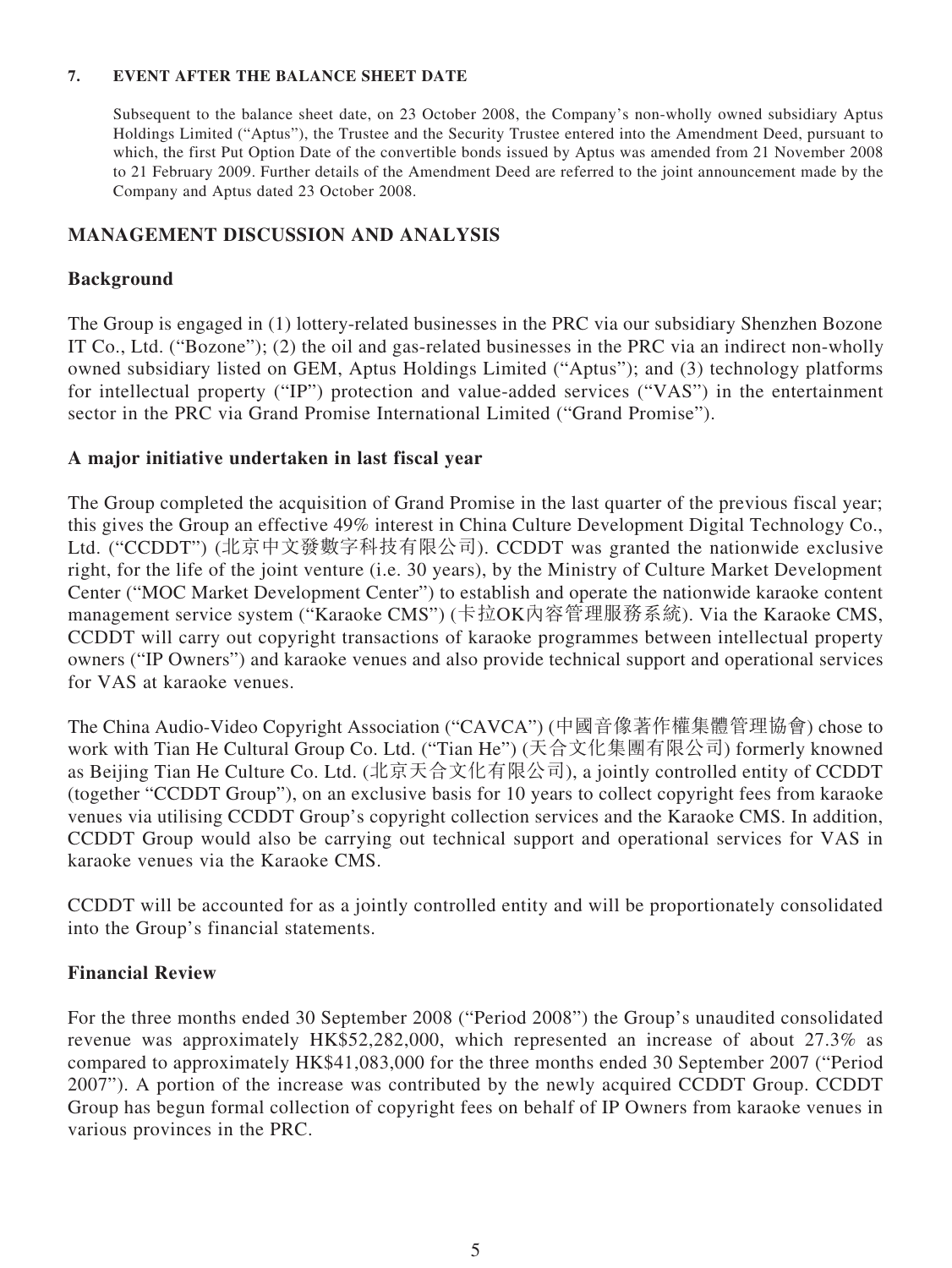Revenue from our oil and gas-related operations increased by about 29.1% in Period 2008 as compared to Period 2007. The Changde Huayou Gas Co., Ltd ("Changde Joint Venture") and the Hunan Huayou Natural Gas Transportation and Distribution Limited ("Hunan Joint Venture") recorded significant growth in revenue as compared to the previous corresponding period. The Changde Joint Venture and the Hunan Joint Venture contributed approximately HK\$22,818,000 in revenue as compared to approximately HK\$12,793,000 for the previous corresponding period, an increase of about 78.4%. The revenue from our edible oil trading business was almost flat for Period 2008 as compared to Period 2007 and the revenue from our lottery-related operations decreased for Period 2008 due to a reduction in one-off POS machines sales as compared to Period 2007.

The gross profit for Period 2008 increased slightly by about 1.6% to approximately HK\$12,752,000 (Period 2007: approximately HK\$12,547,000).

Gross profit ratio decreased to 24.4% for Period 2008 as compared to 30.5% for Period 2007. Gross profit ratio for the natural-gas related operation decreased from 35.9% in Period 2007 to 19.4% in Period 2008. This was mainly attributable to the change of accounting estimate on depreciation of gas pipelines held by the two natural gas joint ventures. The corresponding year of depreciation of gas pipelines changed from 20 years to 14 years since December 2007. Gross profit ratio for the lotteryrelated operation increased for Period 2008 due to a higher ratio of system maintenance revenue to POS machines sales.

For the three months ended 30 September 2008, loss for the period recorded was approximately HK\$25,719,000 (Period 2007: approximately HK\$18,403,000), an increase of about 39.8% as compared to previous corresponding period. The bulk of the increase was mainly attributable to the net effect of (i) an increase in depreciation expenses (excluding depreciation charged to cost of sales) from approximately HK\$3,537,000 in Period 2007 to approximately HK\$4,980,000 in Period 2008 mainly due to the change in accounting estimate on the depreciation of the gas pipelines held by the two natural gas joint ventures; (ii) nil share option expense charged against the Group's profit and loss account in Period 2008 from approximately HK\$8,322,000 in Period 2007; (iii) an increase in salary expenses from approximately HK\$5,609,000 in Period 2007 to approximately HK\$8,818,000 in Period 2008 due to increase in pay scale and increase in staff; (iv) an increase in legal and professional fees from approximately HK\$150,000 in Period 2007 to approximately HK\$751,000 in Period 2008; (v) an increase in traveling expenses from approximately HK\$851,000 in Period 2007 to approximately HK\$1,373,000 in Period 2008 due to more business traveling within the PRC; (vi) increase in rental expenses from approximately HK\$965,000 in Period 2007 to approximately HK\$1,459,000 in Period 2008; (vii) first absorption of expenses from CCDDT Group in this period whereas none in the previous corresponding period; (viii) increase in interest expenses from approximately HK\$7,849,000 in Period 2007 to approximately HK\$16,375,000 mainly due to the assumption of the Grand Promise convertible bonds and the increase in imputed finance costs for Aptus' convertible bonds; and (ix) general increase in operating expenses.

During the period under review, there was a disposal of a subsidiary of a jointly controlled entity.

## **2008 Warrants**

The listing of the 2008 Warrants has been withdrawn at the close of business on 31 October 2008.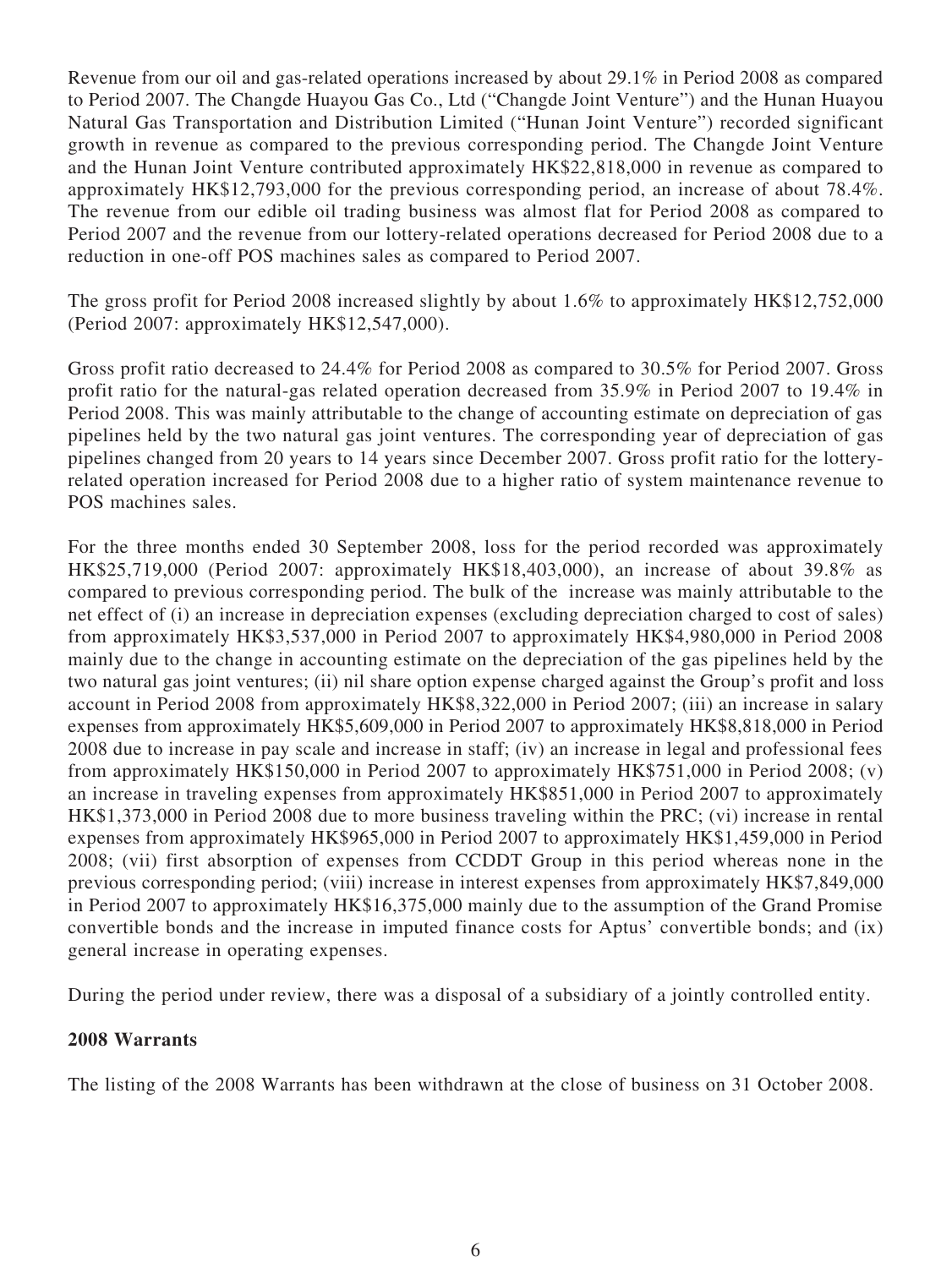## **Business Review**

During the period under review, the Group continued to develop: (1) the technology platforms for IP protection and VAS in the entertainment sector; (2) the lottery-related operations in the PRC; and (3) the oil and gas-related operations, with the aim to improve the overall financial position of the Group.

For the technology platforms for IP protection and VAS in the entertainment sector, the acquisition of Grand Promise gives the Company an effective 49% interest in CCDDT. CCDDT Group acts on behalf of the IP Owners to collect copyright fees from karaoke venues and also provide technical support and operational services for VAS at karaoke venues via the Karaoke CMS. Tian He has begun formal collection of copyright fees from karaoke venues in 16 provinces in the PRC on behalf of CAVCA and IP owners. As of the date of this announcement, Tian He has established subsidiaries in 16 provinces and is in the process of implementing the karaoke CMS in 30 provinces.

Regarding the convertible bonds issued by Grand Promise, which was assumed by the Group upon acquisition, as of the date of this announcement, all monies previously held in an escrow account has been fully released to the Group.

Bozone and its subsidiaries ("Bozone Group"), our subsidiaries in PRC traditional welfare lotteryrelated operations, has emerged to become one of the most competitive professional providers of technology, products and operation services in the Welfare Lottery sector in the PRC and has assisted its customers to achieve remarkable results.

For Aptus, operationally, the results continue predominately reflect the edible oil trading business and the distribution of natural gas. As of the date of this announcement, the Changde Joint Venture has completed about 712 km of city-level pipelines connecting approximately 170 commercial users, 8 industrial users, 109 public welfare establishments and approximately 57,000 residential users to its network as of the date of this announcement. The Hunan Joint Venture has completed the construction of its main pipelines (about 188 km in total) branching out to reach 7 city-level gas distribution stations in the province of Hunan.

## **Future Outlook and Prospects**

The Company has gone through significant developments to get to where we are today. We are participating in (1) the lottery-related businesses, (2) the oil and gas-related business, and (3) the technology platforms for IP protection and VAS in the entertainment sector.

It is our objective to become a major vertically integrated player in the PRC lottery-related sector, and with our new branch office in Beijing we are a step closer to our aim of becoming a one-stop solution provider to Lottery Centers across the PRC. Bozone is currently ranked as the third largest lottery solution provider to the Welfare Lottery in the PRC. We will continue building on our existing products and further develop in the area of POS machines. We will also continue to search for opportunities to expand geographically within the PRC and internationally.

At Aptus, natural gas-related operations will be a key revenue driver. We will concentrate on scaling up operation at the two natural gas joint ventures in the Hunan province. We believe the development of the Xin Jiang Oilfield would enhance the profitability and operational cash flow of the Group going forward.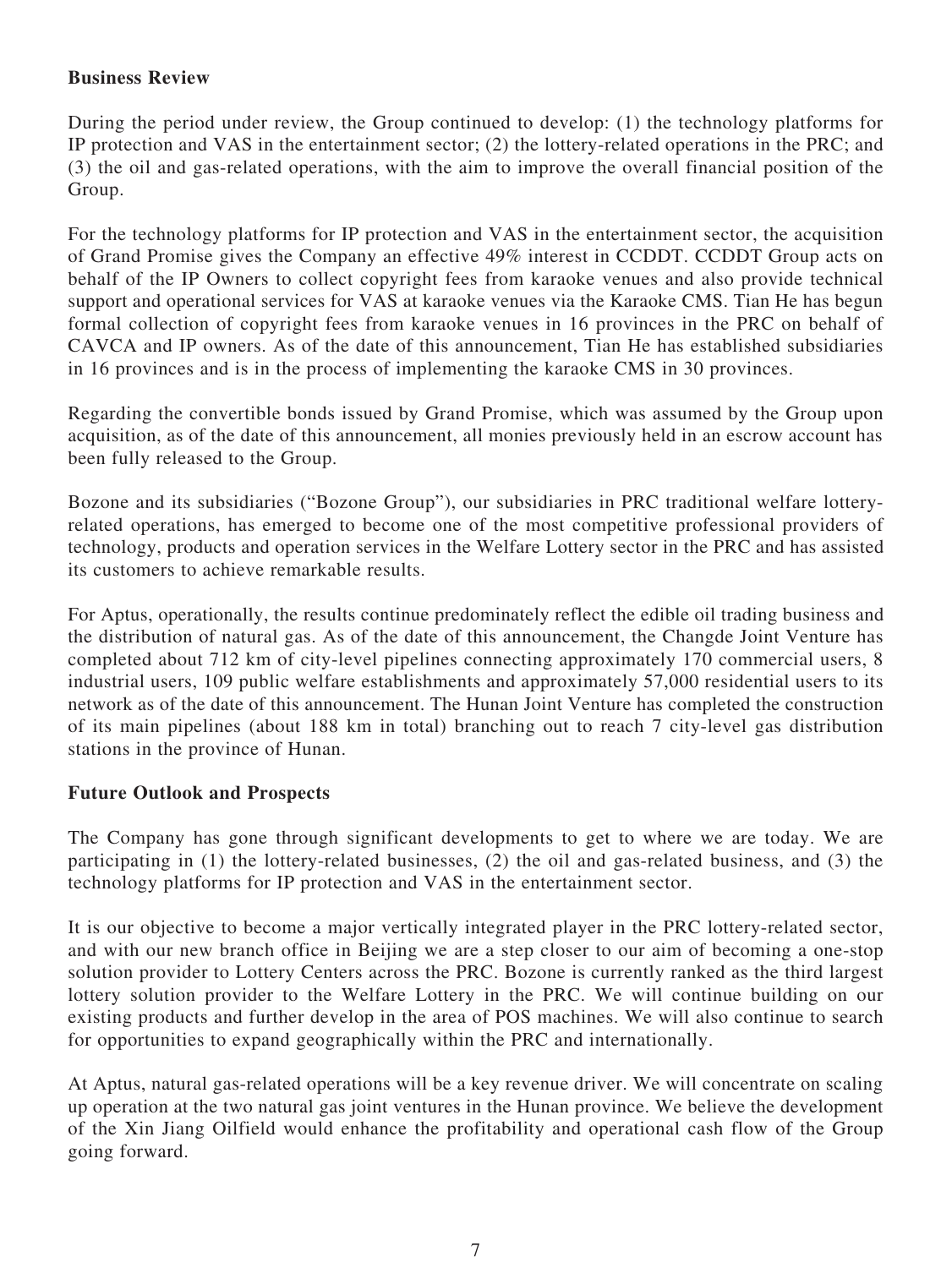With regards to the Karaoke CMS, it is the Group's objective to become the leader in culture and intellectual property related industries in the PRC. The Karaoke CMS is targeted to be operational and collecting fees on behalf of IP Owners in 25 provinces and direct jurisdiction cities before the end of year 2008. By the end of calendar year 2009, the Karaoke CMS is targeted to be operational and providing services for copyright transactions in all the provinces in the PRC. Meanwhile, CCDDT Group will simultaneously work to develop and rollout other VAS of the platform.

The Company believes the tapping into the new business of the Karaoke CMS will broaden the Group's revenue base and help to diversify the overall business risks of the Group.

## **DIRECTORS' AND CHIEF EXECUTIVES' INTERESTS AND SHORT POSITIONS IN SHARES, UNDERLYING SHARES AND DEBENTURES OF THE COMPANY OF ANY ASSOCIATED CORPORATION**

As at 30 September 2008, the interests and short positions of the Directors and chief executives of the Company in the shares, underlying shares and debentures of the Company or any of its associated corporations (within the meaning of Part XV of the Securities and Futures Ordinance (the "SFO")) which were notified to the Company and the Stock Exchange pursuant to Divisions 7 and 8 of Part XV of the SFO (including interests or short positions which they were taken or deemed to have under such provisions of the SFO), or which were required, pursuant to Section 352 of the SFO, to be entered in the register referred to therein, or which were required, pursuant to Rules 5.46 to 5.67 of the GEM Listing Rules, to be notified to the Company and the Stock Exchange, were as follows:

|                 | Company/                                       | Number of ordinary shares held           |                            |                                    |                          |                                              |
|-----------------|------------------------------------------------|------------------------------------------|----------------------------|------------------------------------|--------------------------|----------------------------------------------|
|                 | Name of<br>associated<br>corporation           | Interest in<br>controlled<br>corporation | <b>Beneficial</b><br>owner | Family<br>interest                 | <b>Total</b><br>interest | Approximate<br>percentage of<br>shareholding |
| Cheung Kwai Lan | Company                                        | 2,095,857,322<br>(Note 1)                | 2,070,000<br>(Note 2)      |                                    | 2,097,927,322            | 64.94%                                       |
| Chan Tung Mei   | Company                                        |                                          |                            | 2,097,927,322<br>(Notes $1 \& 2$ ) | 2,097,927,322            | 64.94%                                       |
| Lau Hin Kun     | Company                                        |                                          | 1,410,000                  |                                    | 1,410,000                | 0.04%                                        |
| Cheung Kwai Lan | <b>Best Frontier</b><br>Investments<br>Limited |                                          | 909                        | 1<br>(Note 3)                      | 910                      |                                              |
| Chan Tung Mei   | <b>Best Frontier</b><br>Investments<br>Limited |                                          | $\mathbf{1}$               | 909<br>(Note 3)                    | 910                      |                                              |
| Cheung Kwai Lan | Aptus Holdings<br>Limited                      | 971,746,428<br>(Note 4)                  |                            |                                    | 971,746,428              | 55.23%                                       |
| Chan Tung Mei   | Aptus Holdings<br>Limited                      |                                          |                            | 971,746,428<br>(Note 4)            | 971,746,428              | 55.23%                                       |

## **(1) Long positions in the ordinary shares of the Company or any of its associated corporations**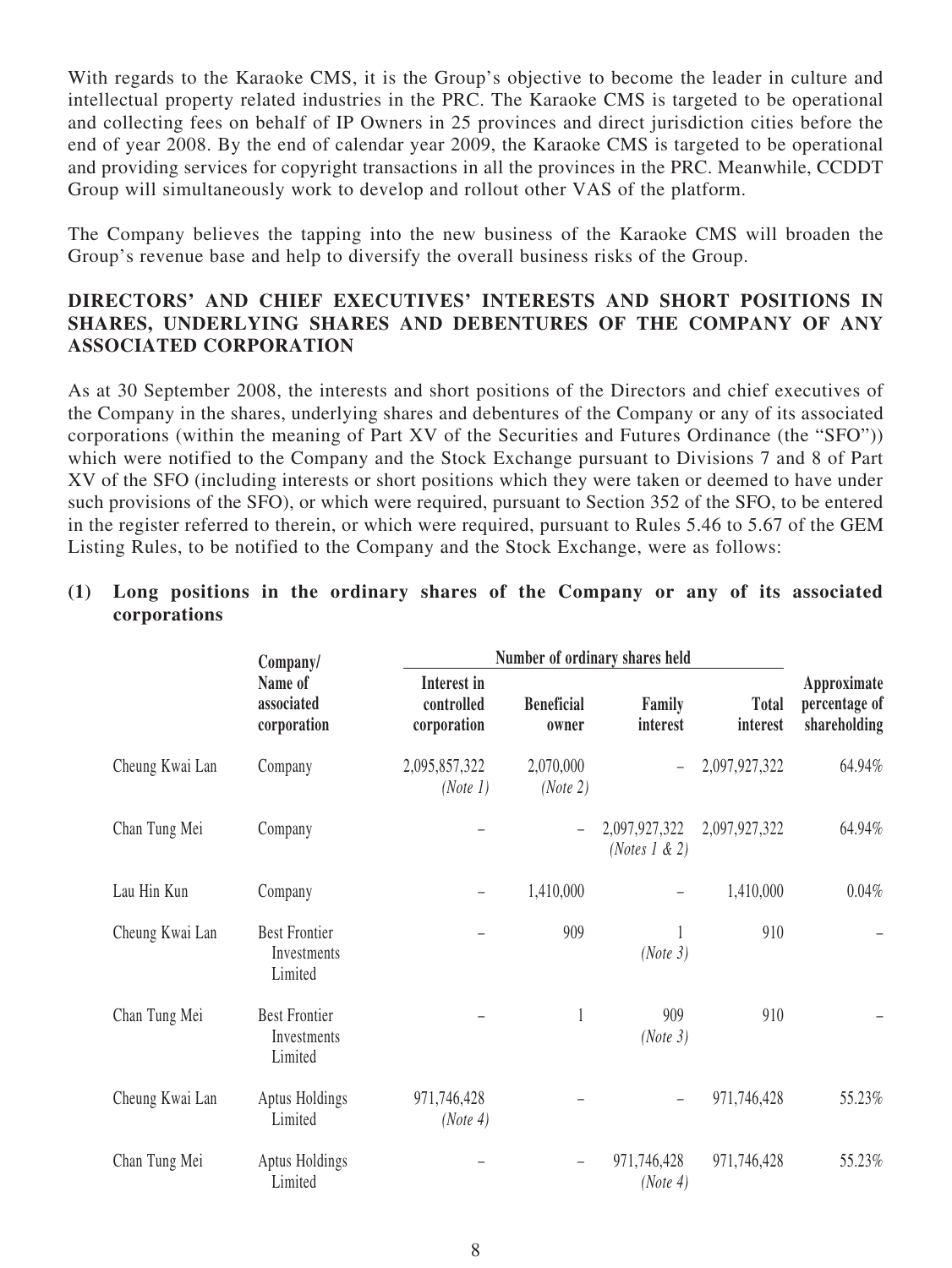#### *Notes:*

- 1. The 2,095,857,322 shares are owned by Best Frontier which is owned as to 99.89% and 0.11% by Madam Cheung Kwai Lan and Mr. Chan Tung Mei who are spouse to each other. Accordingly, Madam Cheung Kwai Lan is deemed to be interested in the shares held by Best Frontier and Mr. Chan Tung Mei is deemed to be interested in all 2,097,927,322 shares by virtue of being the spouse of Madam Cheung Kwai Lan under the SFO.
- 2. The 2,070,000 shares are owned by Madam Cheung Kwai Lan who is the spouse of Mr. Chan Tung Mei. Accordingly, Mr. Chan Tung Mei is deemed to be interested in the shares under the SFO.
- 3. The 1 share and 909 shares of US\$1 each in Best Frontier is owned respectively by Mr. Chan Tung Mei and Madam Cheung Kwai Lan who are spouse to each other. Accordingly, Madam Cheung Kwai Lan and Mr. Chan Tung Mei are deemed to be interested in the shares held by each other under the SFO.
- 4. Madam Cheung Kwai Lan and Mr Chan Tung Mei have equity interests of 99.89% and 0.11% respectively of the issued share capital of Best Frontier. Madam Cheung Kwai Lan and Mr. Chan Tung Mei are spouse to each other. Accordingly, Madam Cheung Kwai Lan is deemed to be 100% interested in the shares of Best Frontier, and Mr. Chan Tung Mei is also deemed to be interested in the shares of Best Frontier by virtue of being the spouse of Madam Cheung Kwai Lan under the SFO. As at 30 September 2008, Best Frontier is interested in approximately 64.87% of the issued share capital of the Company which in turn holds directly 100% shareholding of China Success Enterprises Limited and holds indirectly 100% shareholding of Precise Result Profits Limited, the company directly holding 971,746,428 Aptus shares of which, 48,750,000 Aptus shares has been lent to Evolution Master Fund Ltd. Spc, Segregated Portfolio M pursuant to a stock lending agreement dated 22 November 2006.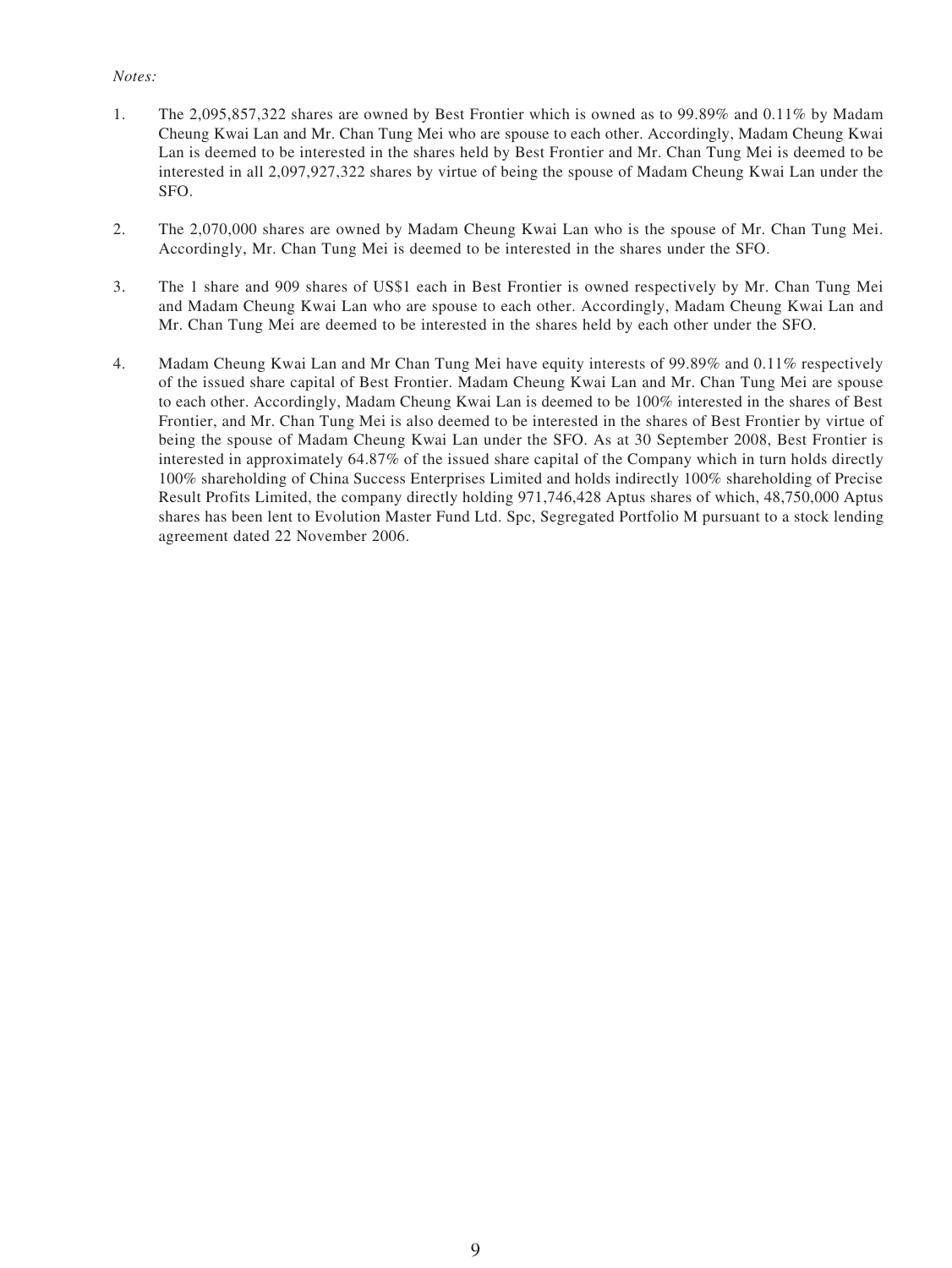## **(2) Share options of the Company**

The Company has adopted a share option scheme on 18 October 2002 (the "Share Option Scheme"), under which the Board may, at its discretion, invite any persons who satisfies the criteria of the Share Option Scheme, to take up options to subscribe for the shares in the Company.

The Share Option Scheme will remain valid for a period of 10 years commencing from 18 October 2002.

| <b>Name of Directors</b> | Date of grant | <b>Exercise</b><br>Price<br>HK\$ | Outstanding<br>at 1 July<br>2008 | Granted<br>during<br>the period | <b>Exercised</b><br>during<br>the period | Lapsed<br>during<br>the period | Outstanding at<br>30 September<br>2008 | <b>Exercise period</b><br>of share options |
|--------------------------|---------------|----------------------------------|----------------------------------|---------------------------------|------------------------------------------|--------------------------------|----------------------------------------|--------------------------------------------|
| Cheung Kwai Lan          | 23/11/06      | 0.62                             | 1,560,000                        |                                 |                                          |                                | 1,560,000                              | 23/11/2006 -<br>17/10/2012                 |
|                          | 23/11/06      | 0.62                             | 1,560,000                        |                                 | $\overline{\phantom{0}}$                 | $\overline{\phantom{0}}$       | 1,560,000                              | $23/5/2007 -$<br>17/10/2012                |
|                          | 23/11/06      | 0.62                             | 3,120,000                        |                                 |                                          | $\overline{\phantom{0}}$       | 3,120,000                              | $23/11/2007 -$<br>17/10/2012               |
| Chan Tung Mei            | 23/11/06      | 0.62                             | 1,560,000                        |                                 |                                          | $\overline{\phantom{0}}$       | 1,560,000                              | $23/11/2006$ -<br>17/10/2012               |
|                          | 23/11/06      | 0.62                             | 1,560,000                        |                                 |                                          | $\overline{a}$                 | 1,560,000                              | $23/5/2007 -$<br>17/10/2012                |
|                          | 23/11/06      | 0.62                             | 3,120,000                        |                                 |                                          | $\overline{a}$                 | 3,120,000                              | 23/11/2007 -<br>17/10/2012                 |
| Chan Ting                | 23/11/06      | 0.62                             | 1,560,000                        |                                 |                                          | $\overline{a}$                 | 1,560,000                              | $23/11/2006$ -<br>17/10/2012               |
|                          | 23/11/06      | 0.62                             | 1,560,000                        |                                 | $\overline{\phantom{0}}$                 | $\overline{\phantom{0}}$       | 1,560,000                              | $23/5/2007 -$<br>17/10/2012                |
|                          | 23/11/06      | 0.62                             | 3,120,000                        |                                 | $\overline{\phantom{0}}$                 | $\overline{a}$                 | 3,120,000                              | $23/11/2007 -$<br>17/10/2012               |
| Lau Hin Kun              | 23/11/06      | 0.62                             | 350,000                          |                                 |                                          | $\overline{a}$                 | 350,000                                | 23/11/2006 -<br>17/10/2012                 |
|                          | 23/11/06      | 0.62                             | 350,000                          |                                 | $\overline{\phantom{0}}$                 | $\overline{\phantom{0}}$       | 350,000                                | $23/5/2007 -$<br>17/10/2012                |
|                          | 23/11/06      | 0.62                             | 700,000                          |                                 |                                          |                                | 700,000                                | 23/11/2007 -<br>17/10/2012                 |
| Tian He Nian             | 23/11/06      | 0.62                             | 260,000                          |                                 |                                          |                                | 260,000                                | 23/11/2006 -<br>17/10/2012                 |
|                          | 23/11/06      | 0.62                             | 260,000                          |                                 |                                          | $\overline{\phantom{0}}$       | 260,000                                | $23/5/2007 -$<br>17/10/2012                |
|                          | 23/11/06      | 0.62                             | 530,000                          | $\qquad \qquad -$               | -                                        | $\overline{\phantom{a}}$       | 530,000                                | 23/11/2007 -<br>17/10/2012                 |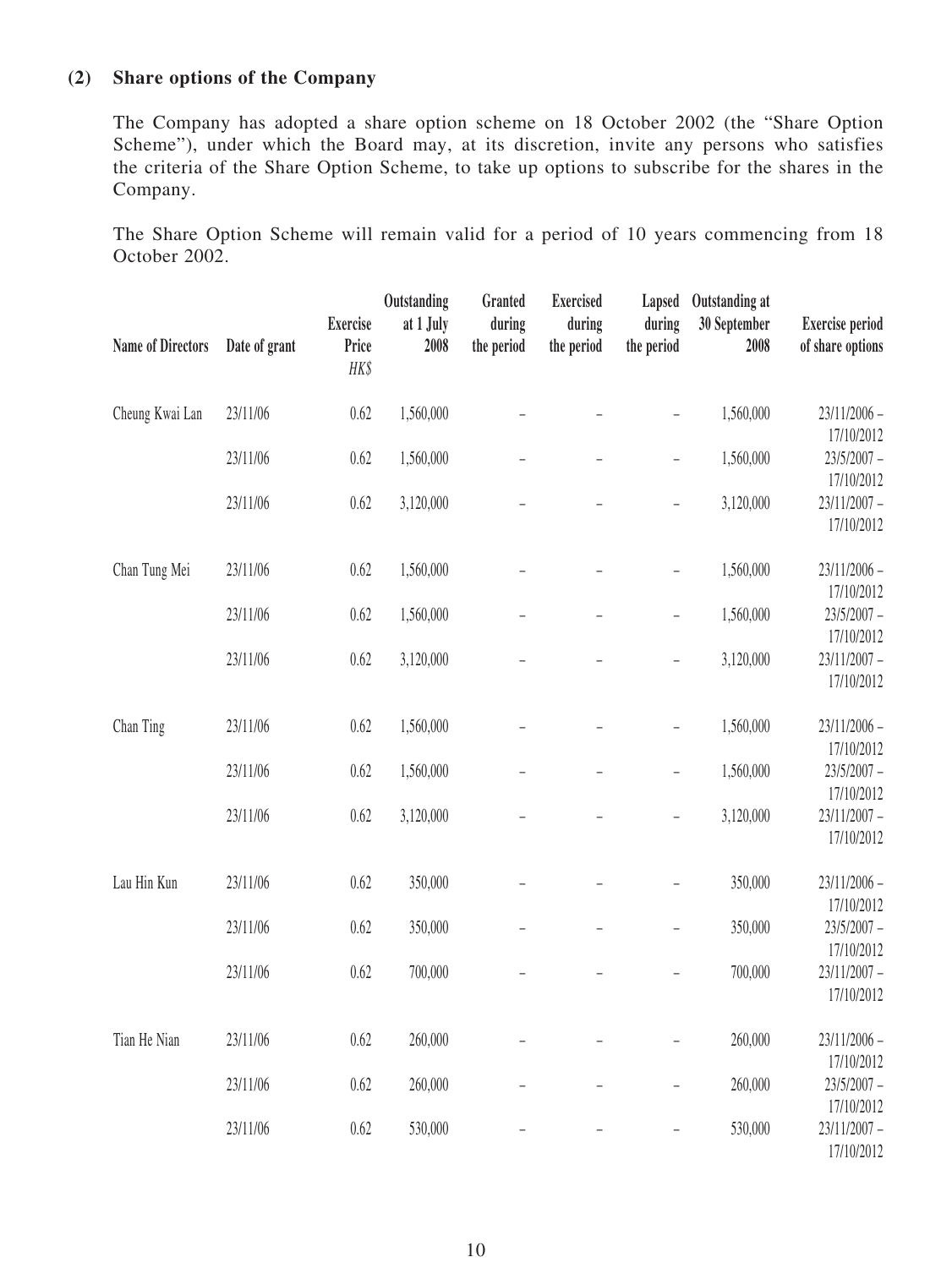| <b>Name of Directors</b> | Date of grant | <b>Exercise</b><br>Price<br>HK\$ | Outstanding<br>at 1 July<br>2008 | Granted<br>during<br>the period | <b>Exercised</b><br>during<br>the period | Lapsed<br>during<br>the period | Outstanding at<br>30 September<br>2008 | <b>Exercise period</b><br>of share options |
|--------------------------|---------------|----------------------------------|----------------------------------|---------------------------------|------------------------------------------|--------------------------------|----------------------------------------|--------------------------------------------|
| Zhao Zhi Ming            | 23/11/06      | 0.62                             | 260,000                          |                                 |                                          |                                | 260,000                                | $23/11/2006$ -<br>17/10/2012               |
|                          | 23/11/06      | 0.62                             | 260,000                          |                                 |                                          |                                | 260,000                                | $23/5/2007 -$<br>17/10/2012                |
|                          | 23/11/06      | 0.62                             | 530,000                          |                                 |                                          |                                | 530,000                                | 23/11/2007 -<br>17/10/2012                 |
| To Yan Ming<br>Edmond    | 23/11/06      | 0.62                             | 260,000                          |                                 |                                          |                                | 260,000                                | $23/11/2006$ -<br>17/10/2012               |
|                          | 23/11/06      | 0.62                             | 260,000                          |                                 |                                          |                                | 260,000                                | $23/5/2007 -$<br>17/10/2012                |
|                          | 23/11/06      | 0.62                             | 530,000                          |                                 |                                          |                                | 530,000                                | 23/11/2007 -<br>17/10/2012                 |
| Total                    |               |                                  | 23,270,000                       |                                 |                                          |                                | 23,270,000                             |                                            |

### **(3) Long positions in underlying Shares**

By an announcement dated 29 September 2006, the Board announced, among other matters, that it had resolved to propose to issue Warrants to qualifying Shareholders on the basis of one Warrant for every five then existing Shares. The Warrants are exercisable at an initial exercise price of HK\$1.33 per Share for a subscription period of two years, i.e. up to and including 2 November 2008. The Warrants were issued to the qualifying Shareholders on 1 November 2006. Each Warrant entitles the holder thereof to subscribe for one Share. For further details, please refer to the circular of the Company dated 6 October 2006.

| <b>Name of Directors</b> | Capacity         | <b>Number of Warrants</b><br>and number of<br><b>Shares entitled</b><br>pursuant to the<br>full exercise of the<br>Warrants held as at<br>30 September 2008 |
|--------------------------|------------------|-------------------------------------------------------------------------------------------------------------------------------------------------------------|
| Cheung Kwai Lan          | Beneficial owner | 276,000                                                                                                                                                     |
| Lau Hin Kun              | Beneficial owner | 90,000                                                                                                                                                      |

Save as disclosed herein, as at 30 September 2008, none of the Directors or chief executive of the Company had any interests or short positions in any shares, underlying shares or debentures of the Company or any associated corporations (within the meaning of Part XV of the SFO) which would have to be notified to the Company and the Stock Exchange pursuant to Divisions 7 and 8 of Part XV of the SFO (including interests or short positions which they were taken or deemed to have under such provisions of the SFO), or which were required, pursuant to section 352 of the SFO, to be entered in the register referred to therein, or which required, pursuant to Rules 5.46 to 5.67 of the GEM Listing Rules, to be notified to the Company and the Stock Exchange.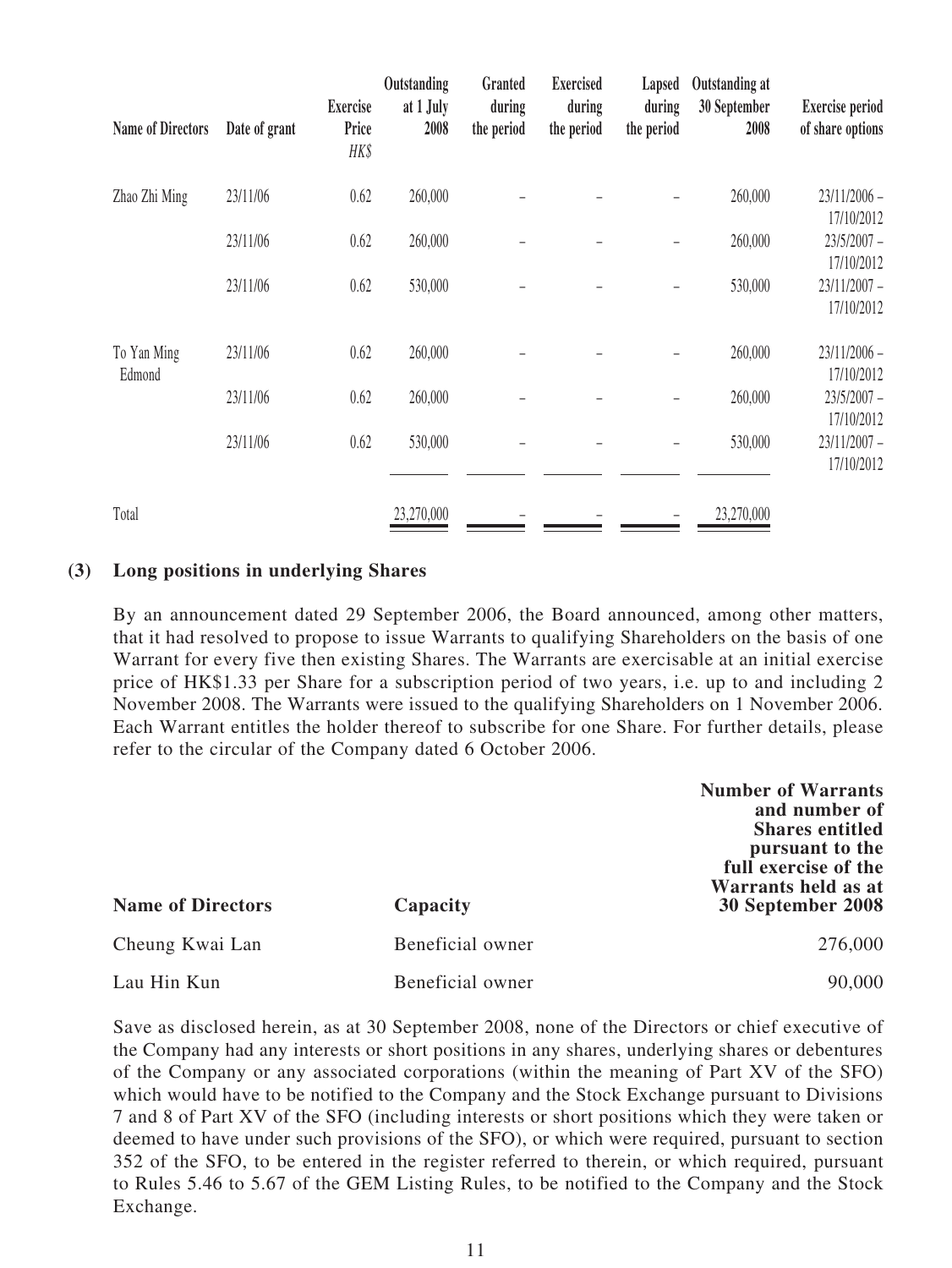## **ARRANGEMENTS TO PURCHASE SHARES OR DEBENTURES**

Save as disclosed in the section headed "Directors' and chief executives' interests and short positions in shares, underlying shares and debentures of the Company or any associated corporation" above, at no time during the period was the Company or any of its holding companies, subsidiaries or fellow subsidiaries a party to any arrangements to enable the Directors and chief executives of the Company to acquire benefits by means of the acquisition of shares in, or debentures of, the Company or any body corporate, and none of the directors and chief executives or their spouses or children under the age of 18, had any right to subscribe for the securities of the Company, or had exercised any such right during the three months ended 30 September 2008.

## **SUBSTANTIAL SHAREHOLDERS' INTERESTS AND SHORT POSITIONS IN THE SHARES, UNDERLYING SHARES AND DEBENTURES OF THE COMPANY**

As at 30 September 2008, according to the register kept by the Company pursuant to section 336 of SFO, and so far as is known to the Directors or chief executive of the Company, the following persons (other than a Director or chief executive of the Company) had, or was deemed or taken to have, an interest or short position in the shares or underlying shares of the Company which would fall to be disclosed to the Company under the provisions of Divisions 2 and 3 of Part XV of the SFO or who were directly or indirectly interested in 10% or more of the nominal value of any class of share capital, carrying rights to vote in all circumstances at general meeting of any member of the Group:

### **(1) Long positions in the Shares**

|                                                           |                                          | Number of shares held     | Approximate<br>percentage of |              |
|-----------------------------------------------------------|------------------------------------------|---------------------------|------------------------------|--------------|
| <b>Name of Shareholders Capacity</b>                      |                                          |                           | Long position Short position | shareholding |
| <b>Best Frontier</b><br>Investments Limited               | Beneficial owner                         | 2,095,857,322<br>(Note 1) |                              | 64.87%       |
| Oppenheimer<br><b>International Small</b><br>Company Fund | Investment<br>manager                    | 165,000,000<br>(Note 2)   |                              | 5.11%        |
| OppenheimerFunds, Inc. Investment                         | manager                                  | 165,000,000<br>(Note 2)   |                              | 5.11%        |
| Mega Capital<br><b>International Limited</b>              | Beneficial owner                         | 162,876,520<br>(Note 3)   |                              | 5.04%        |
| Wong Sorahardjo                                           | Interest in<br>controlled<br>corporation | 162,876,520<br>(Note 3)   |                              | 5.04%        |

#### *Notes:*

- 1. The 2,095,857,322 shares are owned by Best Frontier Investments Limited which is owned as to 99.89% and 0.11% by Madam Cheung Kwai Lan and Mr. Chan Tung Mei who are spouse to each other.
- 2. Oppenheimer International Small Company Fund is managed by OppenheimerFunds, Inc.
- 3. Mega Capital International Limited is 100% owned by Mr. Wong Sorahardjo. Accordingly, Mr. Wong Sorahardjo is deemed to be interested in the Shares held by Mega Capital International Limited.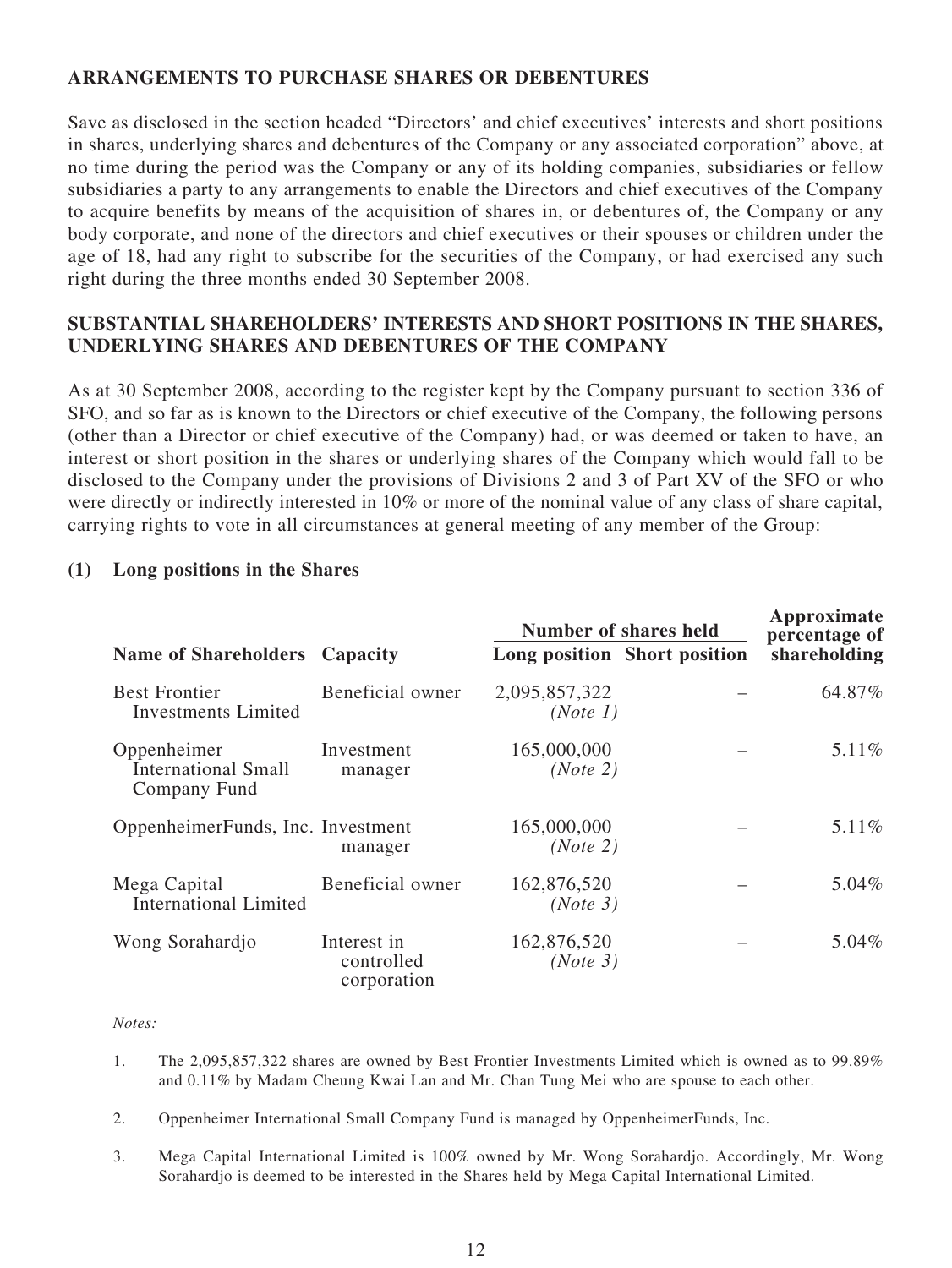### **(2) Long positions in underlying Shares**

| <b>Name of Shareholders</b>                 | Capacity                                              | <b>Number of Warrants</b><br>and number of<br><b>Shares entitled</b><br>pursuant to the<br>full exercise of the<br>Warrants held as at<br>30 September 2008 |
|---------------------------------------------|-------------------------------------------------------|-------------------------------------------------------------------------------------------------------------------------------------------------------------|
| <b>Best Frontier Investments</b><br>Limited | Beneficial owner (Note 1)                             | 48,226,000                                                                                                                                                  |
| <b>Small Company Fund</b>                   | Oppenheimer International Investment manager (Note 2) | 22,000,000                                                                                                                                                  |
| OppenheimerFunds, Inc.                      | Investment manager (Note 2)                           | 22,000,000                                                                                                                                                  |
| Notes:                                      |                                                       |                                                                                                                                                             |

1. The 48,226,000 Warrants are owned by Best Frontier Investments Limited which is owned as to 99.89% and 0.11% by Madam Cheung Kwai Lan and Mr. Chan Tung Mei who are spouse to each other.

2. Oppenheimer International Small Company Fund is managed by OppenheimerFunds, Inc.

Save as disclosed above, as at 30 September 2008, the Directors or chief executives of the Company were not aware of any person (other than a Director or chief executive of the Company) who had an interest or short position in the shares or underlying shares of the Company which would fall to be disclosed to the Company under the provisions of Divisions 2 and 3 of Part XV of the SFO, or, was, directly or indirectly, interest in 10% or more of the nominal value of any class of share capital carrying rights to vote in all circumstances at general meeting of any other member of the Group.

### **COMPETING INTERESTS**

None of the Directors or the management shareholders of the Company or any of their respective associates (as defined in the GEM Listing Rules) had any business that competed or might compete with the business of the Group.

### **CODE OF CONDUCT REGARDING SECURITIES TRANSACTIONS BY DIRECTORS**

The Company has adopted the code of conduct for securities transactions by directors on terms no less exacting than the required standard of dealings set out in Rules 5.48 to 5.67 of the GEM Listing Rules (the "Code"). Having made specific enquiry of all Directors, the Company was not aware of any non-compliance with the required standard as set out in the Code.